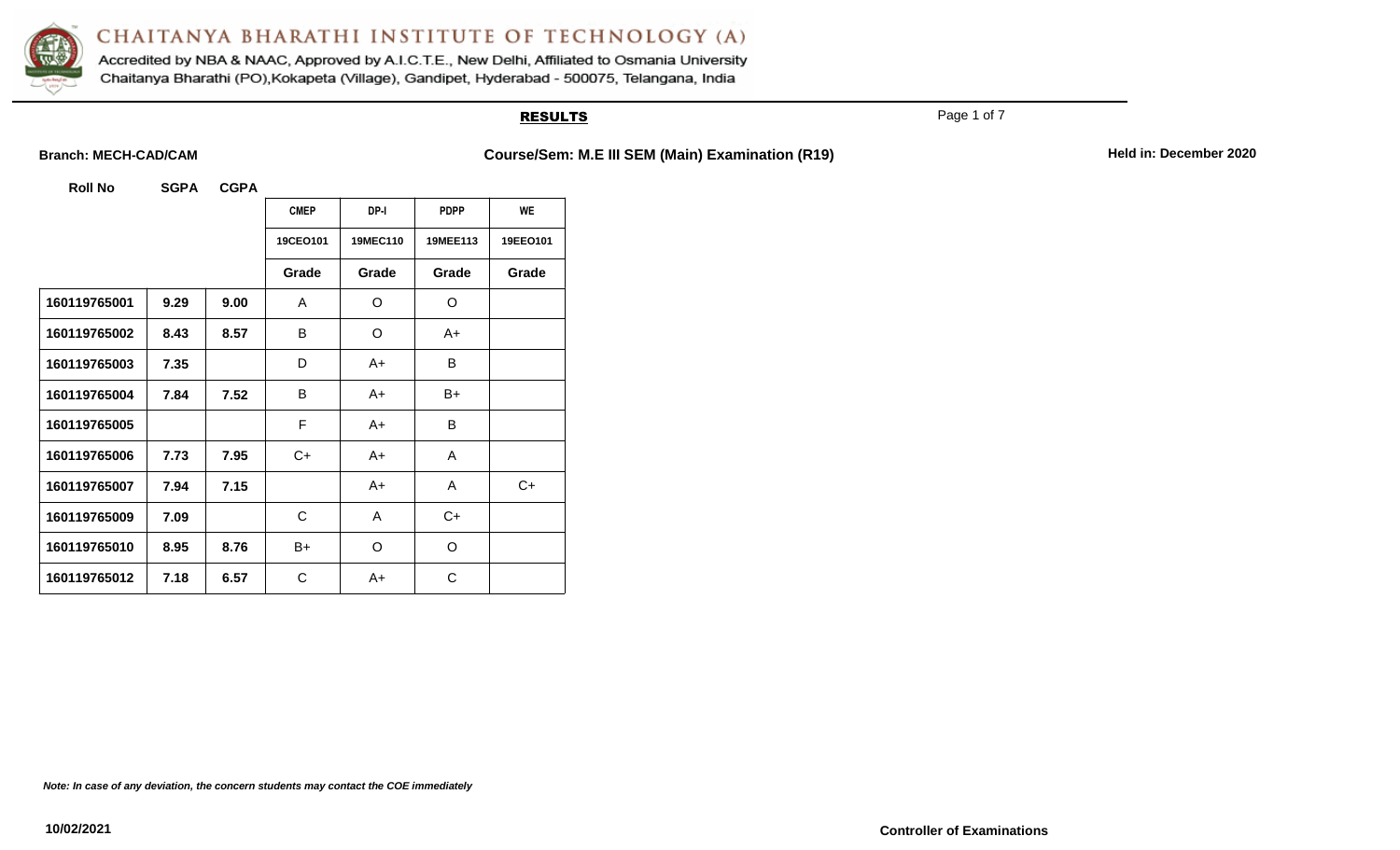

Accredited by NBA & NAAC, Approved by A.I.C.T.E., New Delhi, Affiliated to Osmania University Chaitanya Bharathi (PO), Kokapeta (Village), Gandipet, Hyderabad - 500075, Telangana, India

### **RESULTS**

Page 2 of 7

**Branch: ECE-CE COURSE 2020 COURSE ACTES AND COURSE ACT ALL SEM (Main) Examination (R19) Held in: December 2020** 

**Roll No SGPA CGPA**

|              |      |      | <b>BA</b> | DP-I     | <b>MWC</b> |
|--------------|------|------|-----------|----------|------------|
|              |      |      | 19CSO101  | 19ECC110 | 19EC E108  |
|              |      |      | Grade     | Grade    | Grade      |
| 160119744002 | 8.75 | 8.58 | $\Omega$  | $\Omega$ | B+         |
| 160119744003 | 9.09 | 8.49 | O         | $\Omega$ | A          |
| 160119744004 | 8.17 | 7.84 | A+        | A+       | A+         |
| 160119744005 | 8.90 | 8.42 | A+        | O        | A+         |
| 160119744006 | 8.48 | 7.94 | A+        | A+       | B+         |
| 160119744007 | 8.18 | 7.95 | A+        | A+       | B          |
| 160119744008 | 8.43 | 8.50 | A+        | A+       | A          |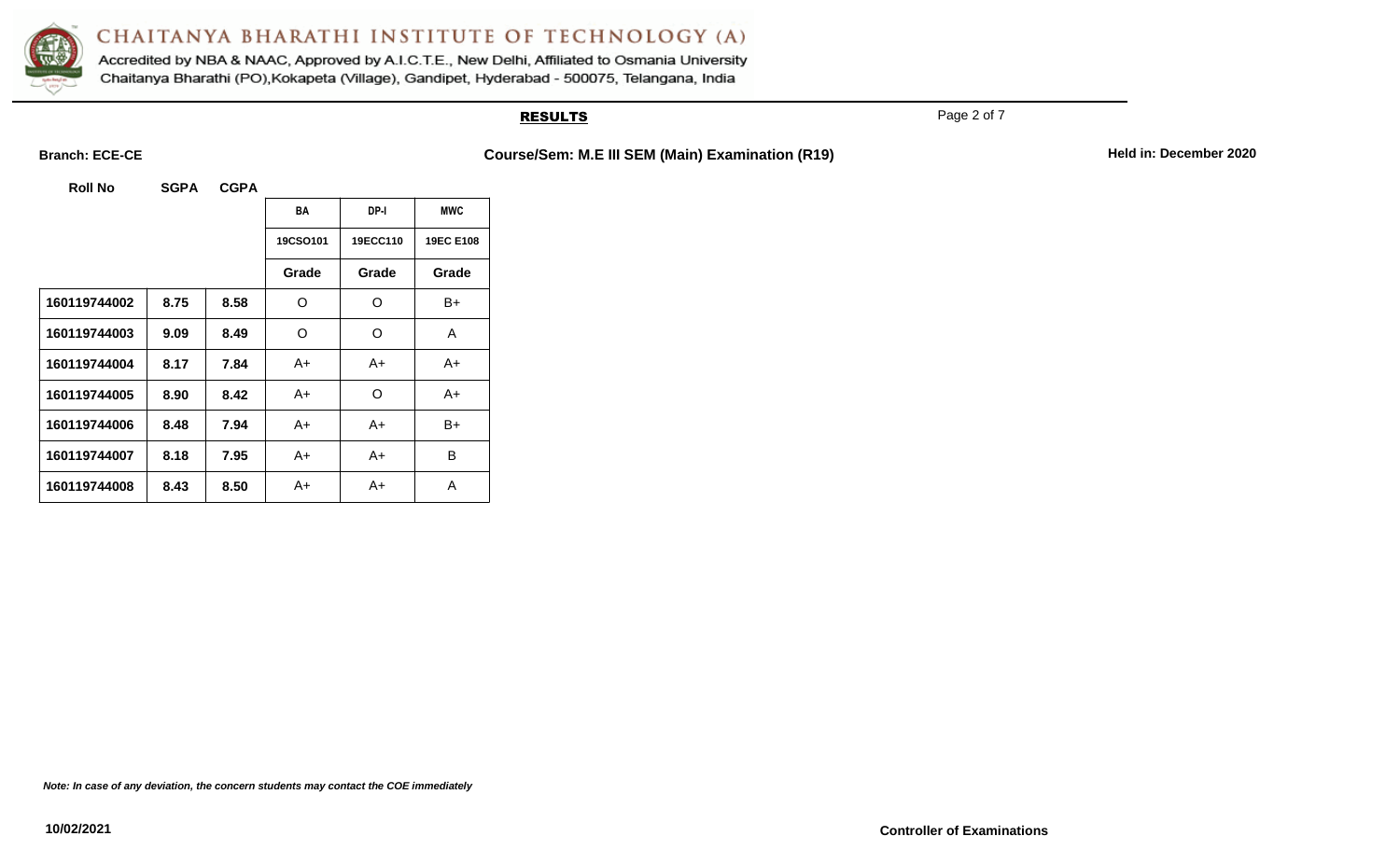

Accredited by NBA & NAAC, Approved by A.I.C.T.E., New Delhi, Affiliated to Osmania University Chaitanya Bharathi (PO), Kokapeta (Village), Gandipet, Hyderabad - 500075, Telangana, India

### **RESULTS**

Page 3 of 7

Branch: ECE-ES&VLSID **Course/Sem: M.E III SEM (Main) Examination (R19)** Held in: December 2020

**Roll No SGPA CGPA**

|              |      |      | <b>CMEP</b> | DP-I     | F&CA     |
|--------------|------|------|-------------|----------|----------|
|              |      |      | 19CEO101    | 19ECC210 | 19ECE204 |
|              |      |      | Grade       | Grade    | Grade    |
| 160119744401 | 9.32 | 9.39 | O           | O        | O        |
| 160119744402 | 9.38 | 9.21 | A+          | O        | O        |
| 160119744403 | 9.04 | 8.93 | A+          | O        | A+       |
| 160119744404 | 7.70 | 6.91 | B+          | A+       | $B+$     |
| 160119744405 | 7.60 | 7.06 | B           | A+       | C+       |
| 160119744406 | 5.89 |      | D           | $C+$     | $C+$     |
| 160119744407 | 8.85 | 8.27 | B           | O        | A        |
| 160119744408 |      |      | $C+$        | B        | F        |
| 160119744409 |      |      | F           | B+       | F        |
| 160119744410 | 9.57 | 9.30 | O           | O        | O        |
| 160119744411 | 8.89 | 8.69 | A+          | O        | $A+$     |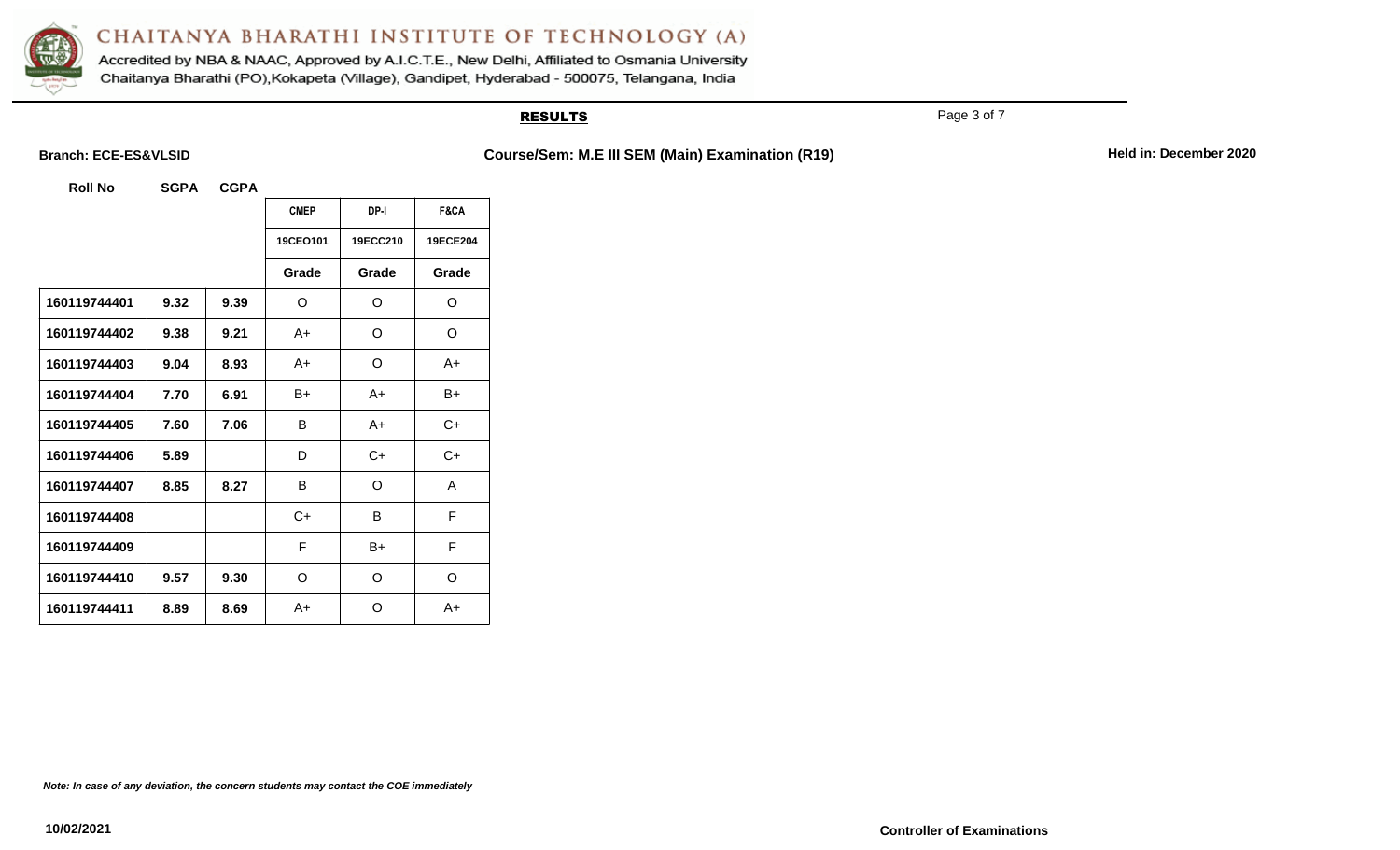

Accredited by NBA & NAAC, Approved by A.I.C.T.E., New Delhi, Affiliated to Osmania University Chaitanya Bharathi (PO), Kokapeta (Village), Gandipet, Hyderabad - 500075, Telangana, India

### **RESULTS**

Page 4 of 7

**Branch: EEE-PS&PE Course/Sem: M.E III SEM (Main) Examination (R19) Held in: December 2020** 

**Roll No SGPA CGPA**

|              |      |      | DP-I     | E&HV     | <b>IOT</b>      |
|--------------|------|------|----------|----------|-----------------|
|              |      |      | 19EEC110 | 19EEE116 | <b>19MEO102</b> |
|              |      |      | Grade    | Grade    | Grade           |
| 160119766001 | 9.03 | 8.24 | A+       | O        | A+              |
| 160119766002 | 8.22 |      | A+       | B+       | A+              |
| 160119766003 | 7.97 | 7.22 | A+       | A        | B               |
| 160119766004 | 8.56 | 7.86 | A+       | A+       | A+              |
| 160119766005 | 8.88 | 8.51 | A+       | O        | O               |
| 160119766006 | 8.66 | 8.16 | A+       | O        | A+              |
| 160119766007 | 7.96 |      | A+       | C+       | $B+$            |
| 160119766009 | 8.59 | 7.94 | A+       | A+       | O               |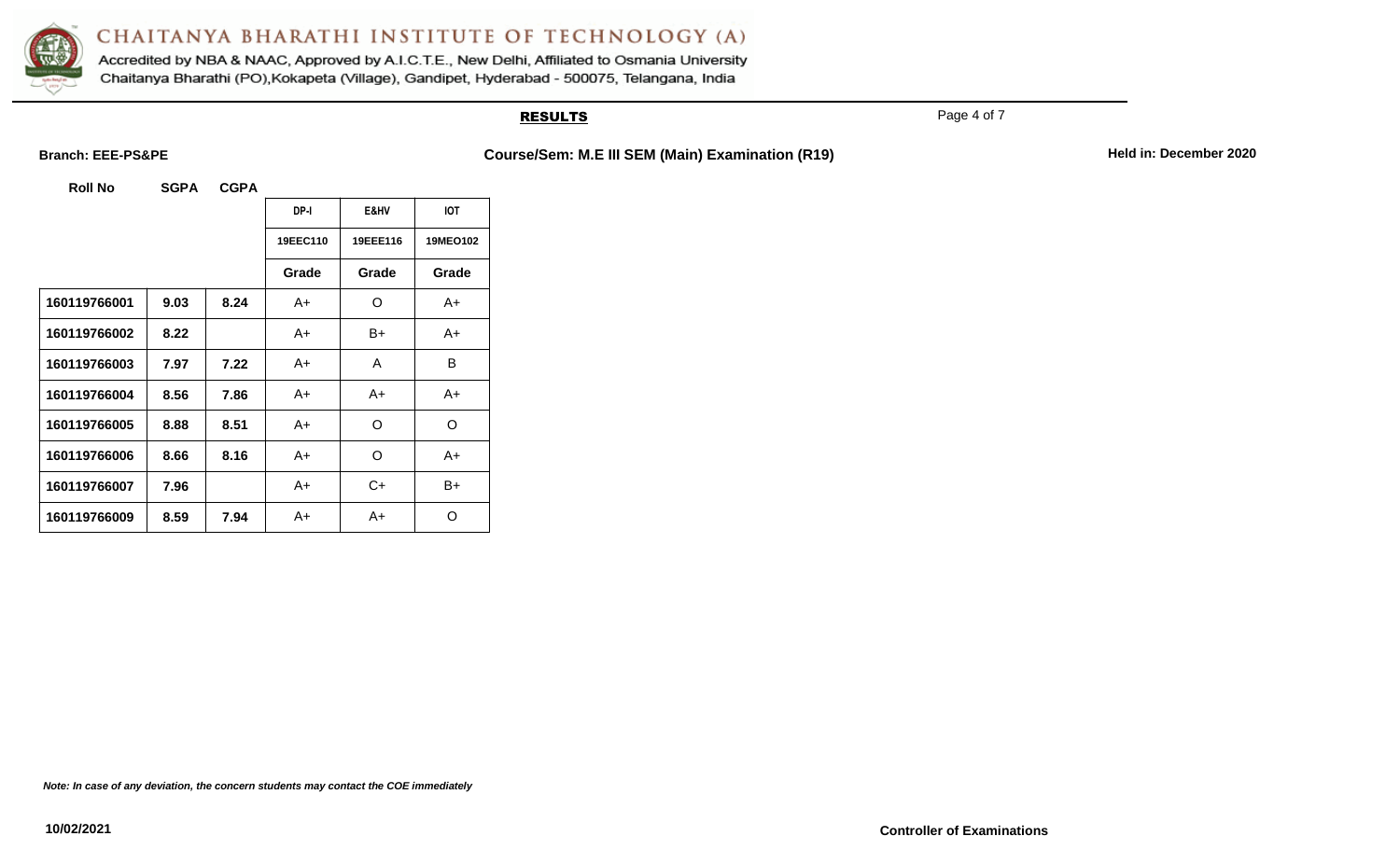

Accredited by NBA & NAAC, Approved by A.I.C.T.E., New Delhi, Affiliated to Osmania University Chaitanya Bharathi (PO), Kokapeta (Village), Gandipet, Hyderabad - 500075, Telangana, India

### **RESULTS**

Page 5 of 7

**Branch: CIVIL-SE COURSE 2020 COURSE COURSE COURSE COURSE COURSE COURSE Held in: December 2020** 

**Roll No SGPA CGPA**

|              |      |      | <b>DPCS</b> | DP-I     | <b>WE</b> |
|--------------|------|------|-------------|----------|-----------|
|              |      |      | 19CEE114    | 19CEC110 | 19EEO101  |
|              |      |      | Grade       | Grade    | Grade     |
| 160119741001 | 8.48 | 8.04 | $A+$        | $A+$     | $A+$      |
| 160119741002 | 8.32 | 7.93 | A           | A+       | $A+$      |
| 160119741003 | 7.89 | 7.82 | В           | A+       | A+        |
| 160119741004 | 8.15 | 8.27 | $A+$        | $A+$     | $A+$      |
| 160119741005 | 7.40 | 7.32 | B           | B+       | $A+$      |
| 160119741006 | 7.10 | 7.14 | B           | $B+$     | Α         |
| 160119741007 | 8.56 | 8.67 | $A+$        | $A+$     | O         |
| 160119741008 | 8.41 | 8.45 | $A+$        | $A+$     | O         |
| 160119741009 | 7.53 | 7.55 | B           | A        | $A+$      |
| 160119741010 | 8.51 |      | $A+$        | $A+$     | O         |
| 160119741011 | 7.34 |      | B+          | $B+$     | B+        |
| 160119741012 | 8.46 | 7.79 | $A+$        | A+       | A+        |
| 160119741013 | 7.09 |      | C           | A        | C         |
| 160119741014 | 7.82 | 7.96 | B+          | A        | $A+$      |
| 160119741015 | 7.24 |      | $C+$        | A        | A         |
| 160119741016 | 7.89 | 7.66 | A           | $A+$     | A         |

*Note: In case of any deviation, the concern students may contact the COE immediately*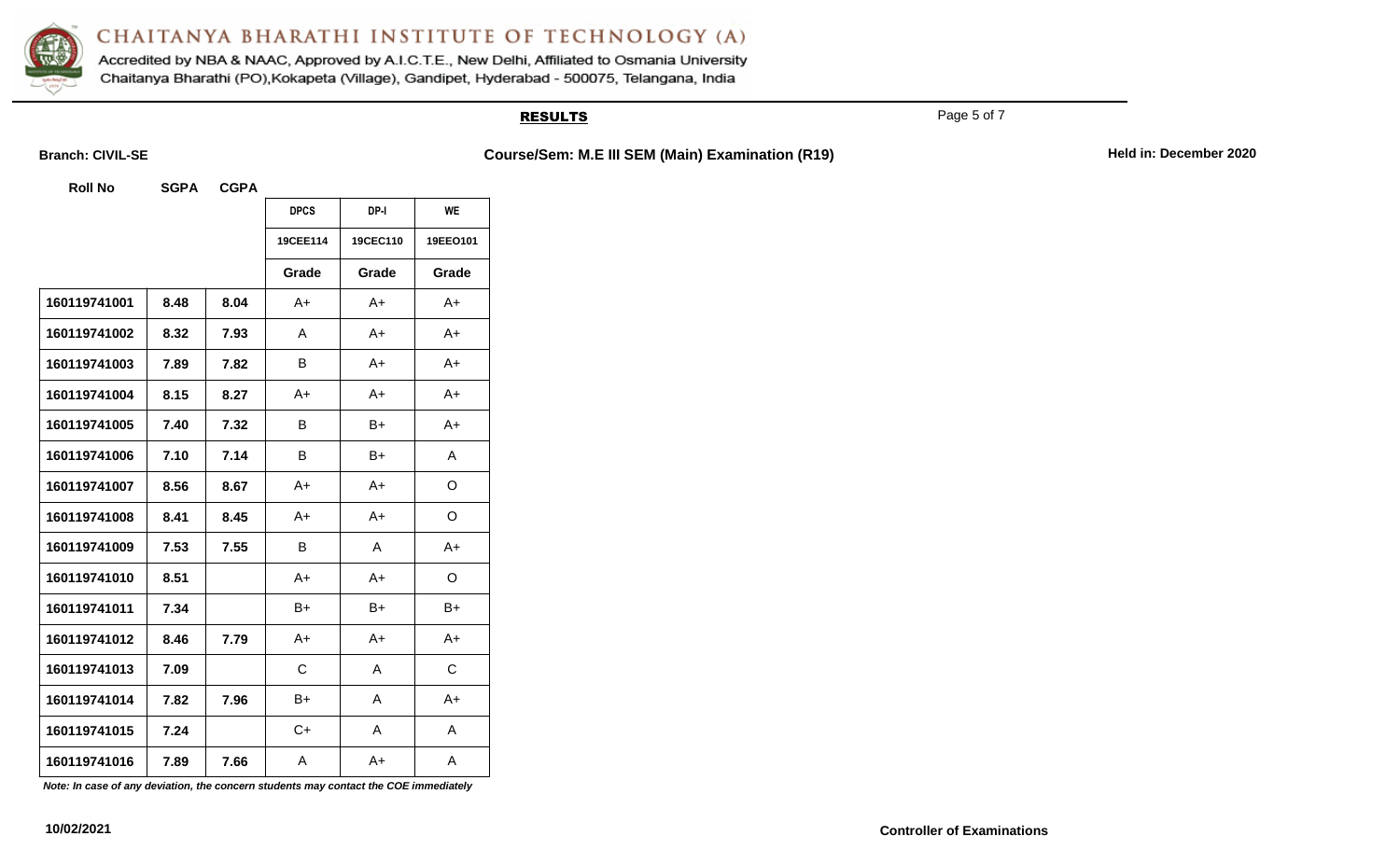

Accredited by NBA & NAAC, Approved by A.I.C.T.E., New Delhi, Affiliated to Osmania University Chaitanya Bharathi (PO), Kokapeta (Village), Gandipet, Hyderabad - 500075, Telangana, India

### **RESULTS**

Page 6 of 7

**Branch: CIVIL-SE COURSE 2020 COURSE COURSE COURSE COURSE COURSE COURSE Held in: December 2020** 

**Roll No SGPA CGPA**

|              |      |      | <b>DPCS</b> | DP-I     | WE       |
|--------------|------|------|-------------|----------|----------|
|              |      |      | 19CEE114    | 19CEC110 | 19EEO101 |
|              |      |      | Grade       | Grade    | Grade    |
| 160119741017 | 7.26 | 7.07 | С           | A        | В        |
| 160119741018 | 8.69 | 8.61 | O           | A+       | A+       |
| 160119741019 | 8.78 | 8.89 | A+          | A+       | O        |
| 160119741020 | 8.00 | 7.32 | A           | A+       | A+       |
| 160119741021 | 7.46 | 6.77 | B+          | A        | B        |
| 160119741022 | 8.40 | 8.19 | A+          | A+       | A+       |
| 160119741023 | 8.43 | 8.42 | A+          | A+       | A+       |
| 160119741024 | 7.70 | 7.31 | B           | A+       | A        |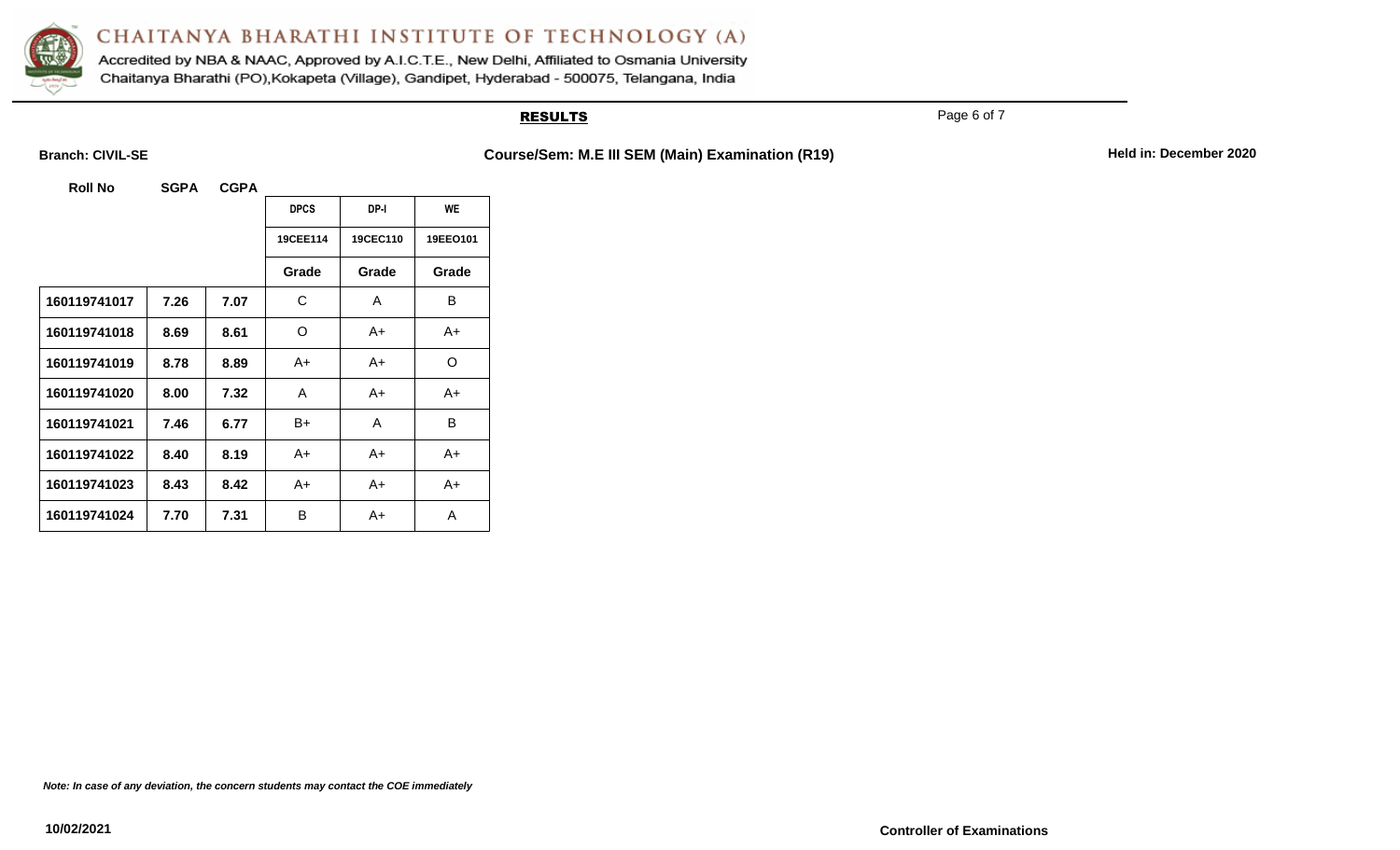

Accredited by NBA & NAAC, Approved by A.I.C.T.E., New Delhi, Affiliated to Osmania University Chaitanya Bharathi (PO), Kokapeta (Village), Gandipet, Hyderabad - 500075, Telangana, India

### **RESULTS**

Page 7 of 7

**Branch: MECH-TE All all access Course/Sem: M.E III SEM (Main) Examination (R19) Held in: December 2020** 

**Roll No SGPA CGPA**

|              |      |      | <b>AICE</b>     | DP-I            | <b>WE</b> |
|--------------|------|------|-----------------|-----------------|-----------|
|              |      |      | <b>19MEE212</b> | <b>19MEC208</b> | 19EE0101  |
|              |      |      | Grade           | Grade           | Grade     |
| 160119745101 | 8.96 | 8.50 | A+              | O               | A+        |
| 160119745102 | 8.68 | 8.32 | A+              | O               | A         |
| 160119745103 | 8.68 | 8.82 | A+              | O               | B+        |
| 160119745104 | 8.67 | 8.18 | O               | A+              | A+        |
| 160119745105 | 9.18 | 8.99 | A+              | O               | A+        |
| 160119745106 | 8.22 | 7.89 | A+              | A+              | B+        |
| 160119745107 | 8.38 | 7.43 | A               | O               | B+        |
| 160119745108 | 8.66 | 8.20 | A+              | O               | A         |
| 160119745109 | 9.24 | 9.40 | O               | O               | A+        |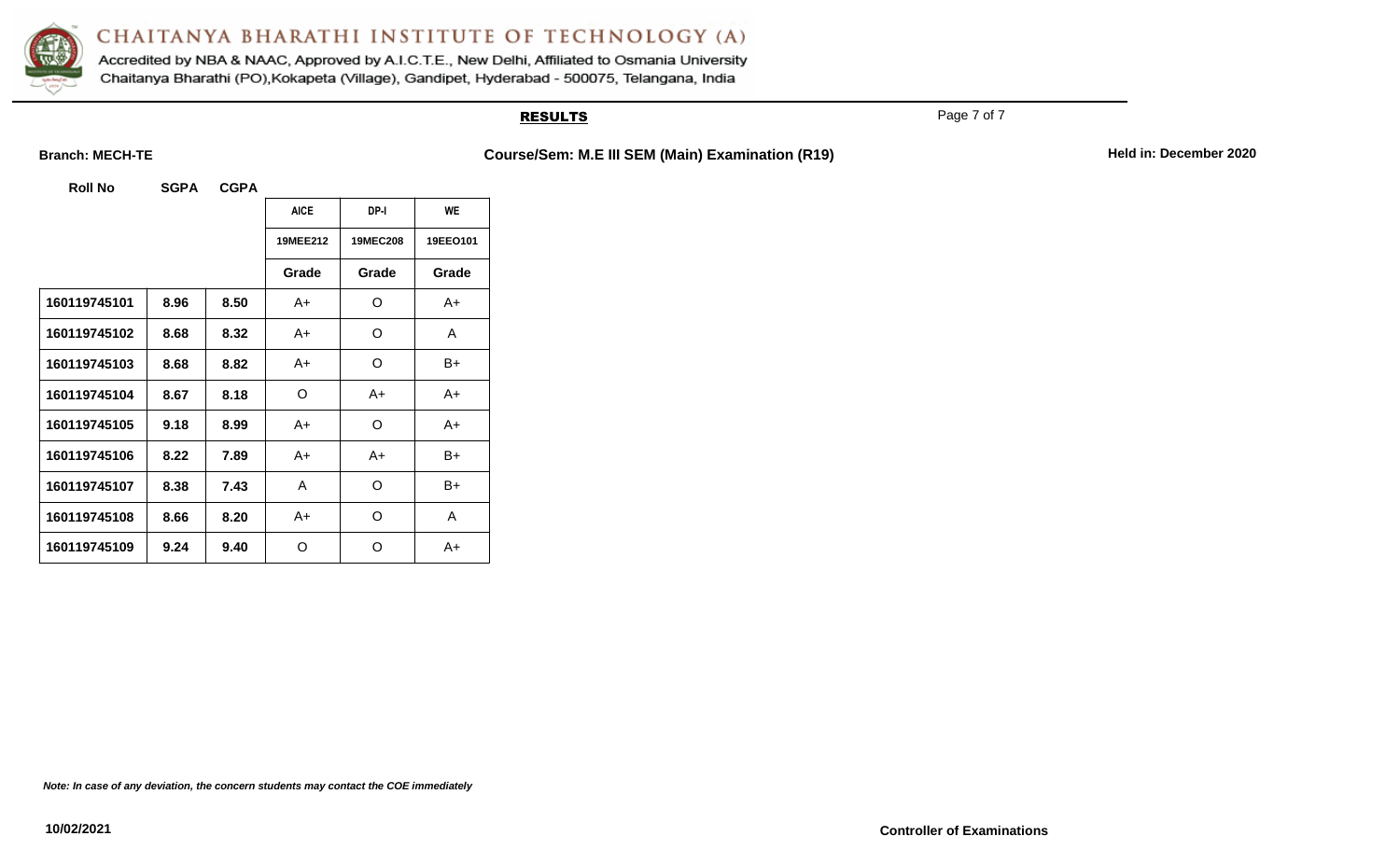Accredited by NBA & NAAC, Approved by A.I.C.T.E., New Delhi, Affiliated to Osmania University Chaitanya Bharathi (PO), Kokapeta (Village), Gandipet, Hyderabad - 500075, Telangana, India

### **RESULTS**

Page 1 of 2

**Branch: CSE COURSE 2020 COURSE ACTES AND COURSE/Sem: M.Tech III SEM (Main) Examination (R19) Held in: December 2020** 

**Roll No SGPA CGPA**

|              |      |      | $D/P-I$   | <b>HST</b> | <b>OST</b> |
|--------------|------|------|-----------|------------|------------|
|              |      |      | 19CSC 108 | 19PYO 01   | 19CSE121   |
|              |      |      | Grade     | Grade      | Grade      |
| 160118742011 | 8.61 | 8.36 | $A+$      | $A+$       | O          |
| 160119742001 | 8.89 | 8.46 | O         | A+         | $A+$       |
| 160119742002 | 8.69 | 8.29 | A+        | A+         | O          |
| 160119742003 | 8.42 | 7.83 | $A+$      | O          | B          |
| 160119742005 | 7.91 | 7.58 | A         | A+         | $A+$       |
| 160119742006 | 8.59 | 8.47 | $A+$      | A+         | O          |
| 160119742007 |      |      | F         | $A+$       | $A+$       |
| 160119742008 | 7.89 | 7.38 | $A+$      | A          | B+         |
| 160119742009 | 7.83 | 7.64 | B+        | A+         | $A+$       |
| 160119742011 | 7.86 | 7.55 | A         | Α          | $A+$       |
| 160119742012 | 9.42 | 9.30 | O         | O          | O          |
| 160119742013 | 8.41 | 7.92 | $A+$      | $A+$       | O          |
| 160119742014 | 8.26 | 8.09 | A         | $A+$       | O          |
| 160119742015 | 8.23 | 7.81 | $A+$      | $A+$       | В          |
| 160119742016 | 9.23 | 8.89 | O         | $A+$       | O          |